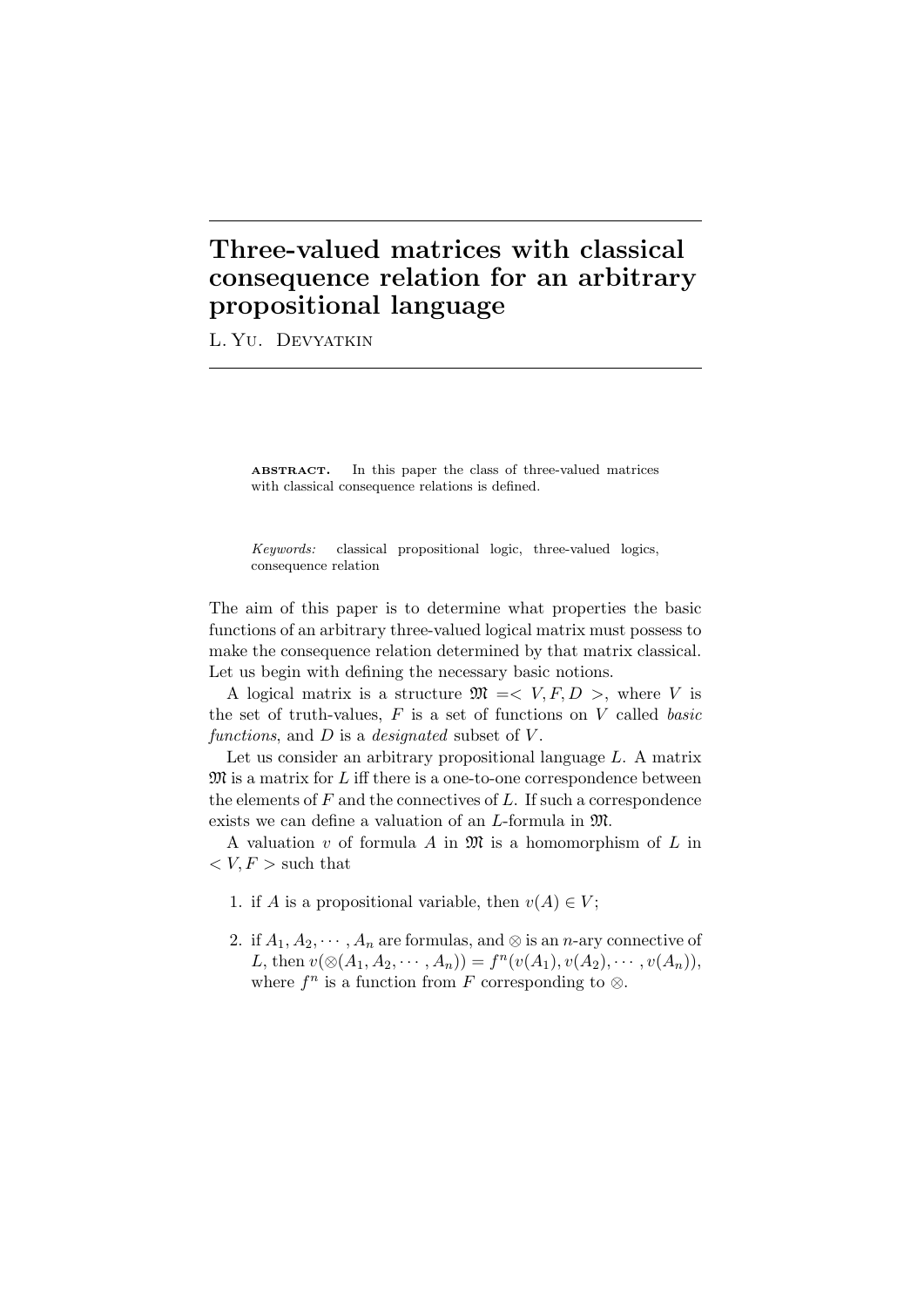Subsequently, we can define the consequence relation in  $\mathfrak{M}$  in a standard way.

 $\Gamma \models (\mathfrak{M})B$  iff there is no valuation *v* in  $\mathfrak{M}$ , such that  $v[\Gamma] \subset D(\mathfrak{M})$ (i.e. every formula from  $\Gamma$  assumes a truth-value designated in  $\mathfrak{M}$ ), and  $v(A) \notin D(\mathfrak{M})$ .

Let us denote as  $\models$  (M) a set of ordered pairs  $\lt \Gamma, B >$ , such that  $\Gamma$  is a set of formulas, *B* is a formula, and  $\Gamma \models (\mathfrak{M})B$ .

We will say that the consequence relation in some threevalued matrix N for *L* is *classical* iff there is a matrix  $\mathfrak{M}_C = \langle 1,0 \rangle, F(\mathfrak{M}_C), \{0\} > \text{for } L$ , where  $F(\mathfrak{M}_C)$  is functionally complete in  $P_2$ , and  $\models (\mathfrak{M}_C) = \models (\mathfrak{N}).$ 

Because  $F(\mathfrak{M}_C)$  is complete in  $P_2$ , the following functions can be presented as compositions of some elements of  $F(\mathfrak{M}_C)$ :

- $f_0(x, y) = 1$  iff  $x = 1$  and  $y = 1$ ;
- $f_{\neg}(x) = 1$  iff  $x = 0$ .

Actually, there can be more than one composition for  $f_\wedge(x, y)$  or  $f_{\neg}(x)$ . But for our purposes it is only essential that we pick one particular composition for each function. Then we can make the following reasoning.

As there is a one-to-one correspondence between the functions of  $F(\mathfrak{M}_C)$  and the connectives of *L*, there is one particular *L*-formula  $F_{\wedge}$  corresponding to  $f_{\wedge}(x, y)$  and one particular *L*-formula  $F_{\neg}$  corresponding to  $f_{\neg}(x)$ . Because  $\Re$  is a matrix for *L* and therefore there is a one-to-one correspondence between the functions of  $F(\mathfrak{N})$  and the connectives of *L*, there is one particular composition  $q_\wedge(x, y)$  of the elements of  $F(\mathfrak{N})$  corresponding to *L*-formula  $F_\wedge$  and one particular composition  $g_{\neg}(x)$  of the elements of  $F(\mathfrak{N})$  corresponding to *L*-formula *F¬*.

Let us use  $\land$  and  $\neg$  as abbreviations for  $F_{\land}$  and  $F_{\neg}$ . If  $Form(L)$ is the set of all formulas of *L*, then  $Form_{\wedge,\neg}(L)$  will be its subset which consists exclusively of the formulas not including any connectives but *∧* and ¬. We will denote the elements of  $Form_{∧,¬}(L)$ as  $L_{\wedge,\neg}$ -formulas. As  $Form_{\wedge,\neg}(L)$  is a subset of  $Form(L)$ , the following is true.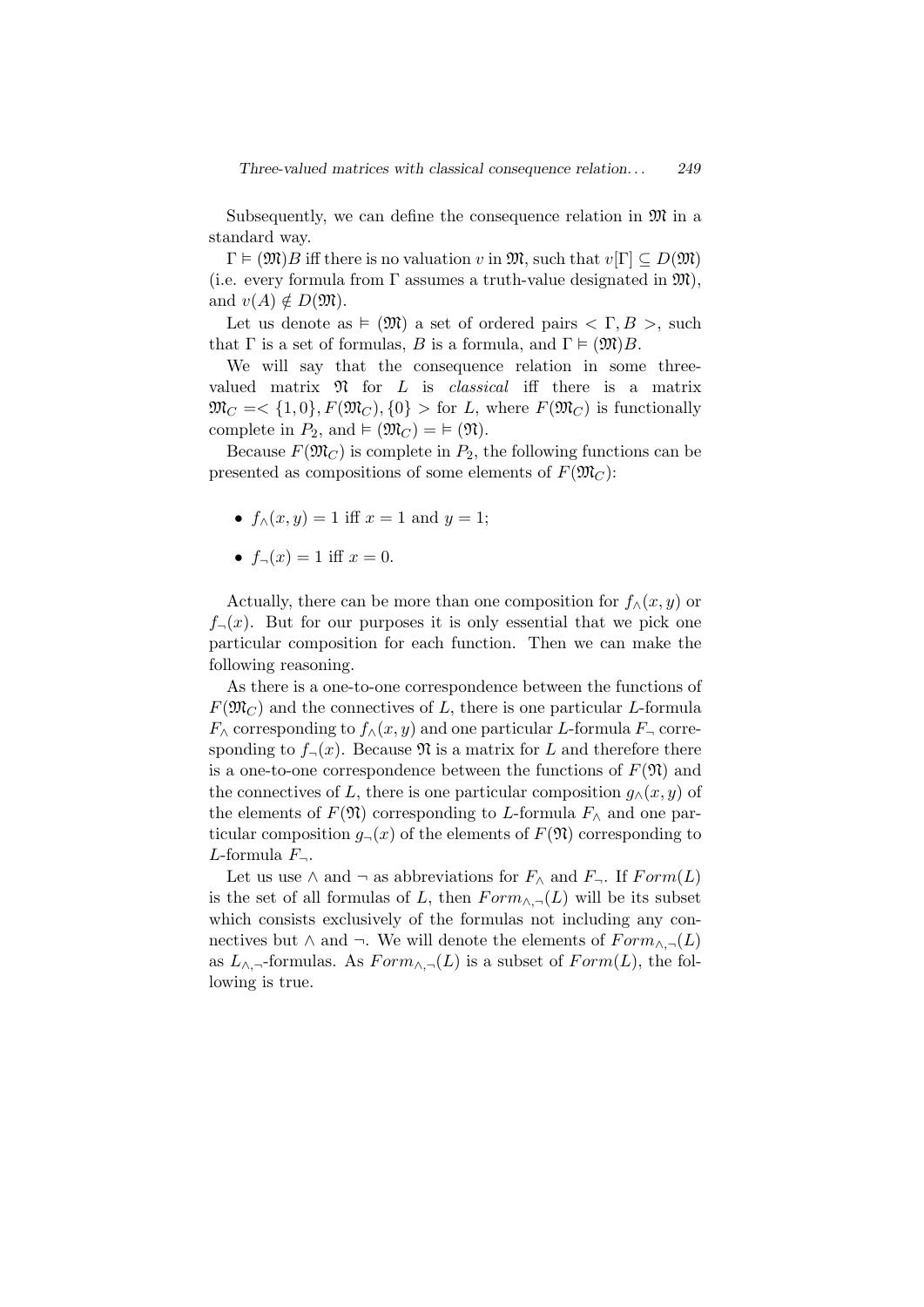Observation 1. If for every set of *L*-formulas Γ and for every *L*formula *B* it is true that  $\Gamma \models (\mathfrak{N})B$  iff  $\Gamma \models (\mathfrak{M})B$ , then for every set of  $L_{\wedge, \neg}$ -formulas  $\Gamma^*$  and for every  $L_{\wedge, \neg}$ -formula  $B^*$  it is true that  $\Gamma^* \models (\mathfrak{N})B^*$  iff  $\Gamma^* \models (\mathfrak{M}_C)B^*$ .

On the basis of this Observation 1 we can propose the following Lemma 1 concerning the properties of  $g_\wedge(x, y)$  or  $g_\neg(x)$ .

Lemma 1. If for every set of *L*-formulas Γ and for every *L*-formula *B* it is true that  $\Gamma \models (\mathfrak{N})B$  iff  $\Gamma \models (\mathfrak{M})B$ , then

- *•*  $q_∧(x, y) \in D(\mathfrak{N})$  iff  $x \in D(\mathfrak{N})$  and  $y \in D(\mathfrak{N})$ ;
- *•*  $q_{\neg}(x) \in D(\mathfrak{N})$  iff  $x \notin D(\mathfrak{N})$ .

PROOF. We will begin with proving the first part. Let us suppose that for some *x'* and *y'* it is true that  $g_{\wedge}(x', y') \in D(\mathfrak{N})$  and  $x' \notin D(\mathfrak{N})$ . Let  $p_1$  and  $p_2$  be the propositional variables of *L* and *v* be such a valuation in  $\mathfrak{N}$  that  $v'(p_1) = x'$  and  $v'(p_2) = y'$ . By definition of valuation,  $v'(p_1 \wedge p_2) = g_{\wedge}(x', y')$ . So  $v'$  is such a valuation in  $\mathfrak{N}$  that  $v'(p_1 \wedge p_2) \in D(\mathfrak{N})$  and  $v'(p_1) \notin D(\mathfrak{N})$ . This entails, by definition of  $\models$ , that  $p_1 \wedge p_2 \nvDash (\mathfrak{N})p_1$ . But  $p_1 \wedge p_2 \nvDash (\mathfrak{M}_C)p_1$ , and  $p_1 \wedge p_2$ ,  $p_1$  are  $L_{\wedge}$ , formulas. So we come to the contradiction with Observation 1. The reasoning for  $y'$  is analogous.

Now let us suppose that for some  $x'$  and  $y'$  it is true that  $g_{\wedge}(x', y') \notin D(\mathfrak{N})$ , and  $x' \in D(\mathfrak{N})$  and  $y' \in D(\mathfrak{N})$ . Again, let *v*<sup>'</sup> be such a valuation in  $\mathfrak{N}$  that  $v'(p_1) = x'$  and  $v'(p_2) = y'$ . Then  $v'$  is such a valuation in  $\mathfrak{N}$  that  $v'(p_1 \wedge p_2) \notin D(\mathfrak{N})$ , and  $v'(p_1) \in D(\mathfrak{N})$ and  $v'(p_2) \in D(\mathfrak{N})$ . From this, by definition of  $\vDash$ , it follows that  $p_1, p_2 \nvDash (\mathfrak{N})p_1 \land p_2$ . But  $p_1, p_2 \vDash (\mathfrak{M}_C)p_1 \land p_2$ , and either  $p_1 \land p_2$ , *p*<sub>1</sub> and *p*<sub>2</sub> are  $L_{\Lambda}$ <sup>-</sup>*formulas.* Therefore our assumption contradicts Observation 1. The proof of the first statement is complete.

Let us prove the second statement of the lemma. First, we will assume that there is some  $x'$ , such that  $g_{\neg}(x') \in D(\mathfrak{N})$  and  $x' \in$ *D*( $\mathfrak{N}$ ). As propositional variables are the elements of  $Form_{\Lambda,\neg}(L)$ , due to Observation 1 and the fact that  $p_1, \neg p_1 \models (\mathfrak{M}_C) p_2$ , it is necessary that  $p_1, \neg p_1 \models (\mathfrak{N})p_2$ . Now let us consider a valuation  $v'$ , such that  $v'(p_1) = x'$ ,  $v'(p_2) = y'$  and  $y' \notin D(\mathfrak{N})$ . By definition of valuation and by our assumption,  $v'(\neg p_1) \in D(\mathfrak{N})$ . According to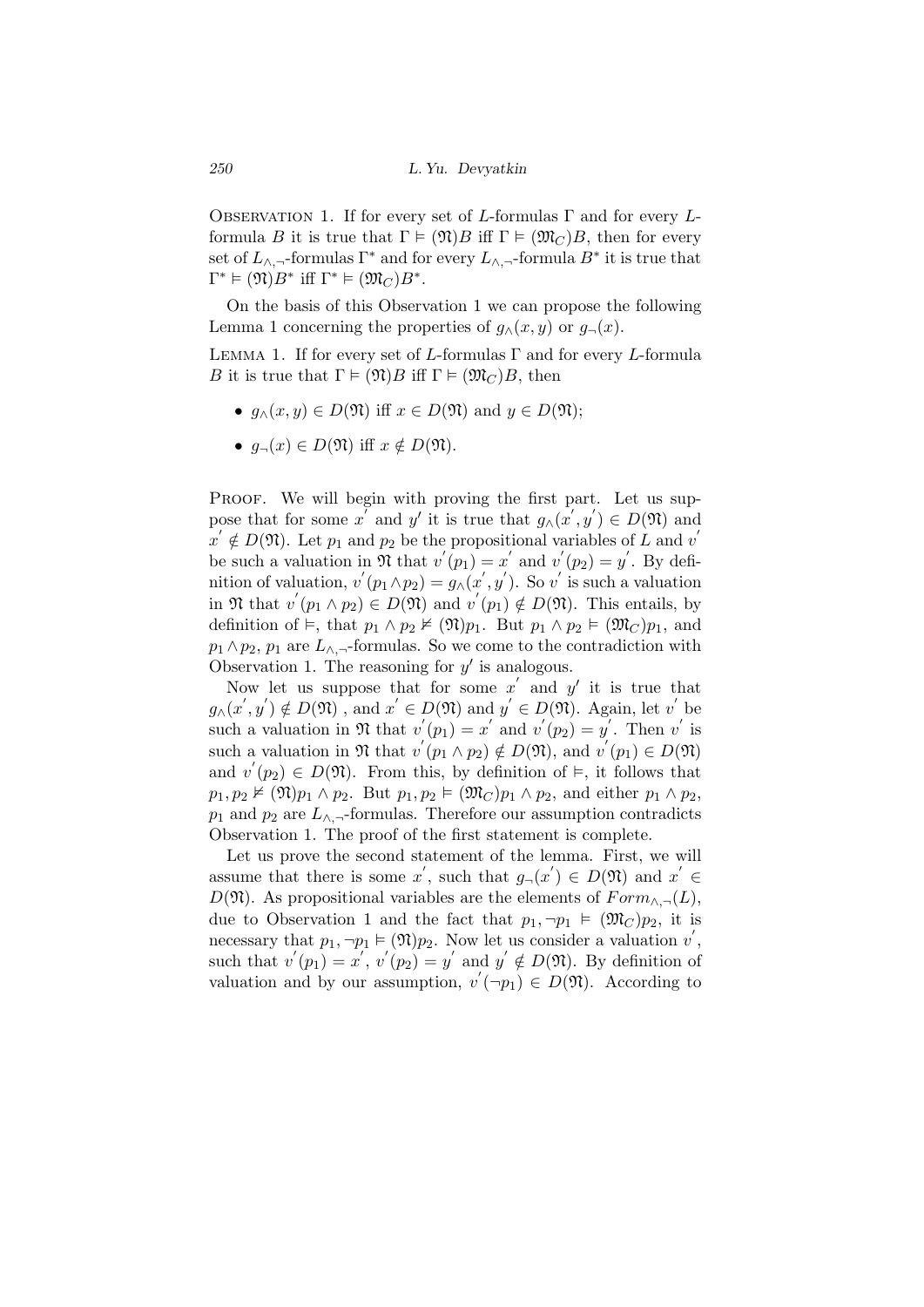the definition of  $\models$ , it means that  $p_1, \neg p_1 \not\models (\mathfrak{N})p_2$ , and we arrive to the contradiction.

Now let us assume that there is some  $x'$ , such that  $g_{\neg}(x') \notin D(\mathfrak{N})$ and  $x' \notin D(\mathfrak{N})$ . As  $p_2 \models (\mathfrak{M}_C) \neg (p_1 \land \neg p_1)$ , it is necessary that  $p_2 \models (\mathfrak{N}) \neg (p_1 \land \neg p_1)$ . Therefore,  $g_{\neg}(g_{\land}(x', g_{\neg}(x'))) \in D(\mathfrak{N})$ . We have shown above that, if  $g_{\neg}(x) \in D(\mathfrak{N})$ , then  $x \notin D(\mathfrak{N})$ . So  $g_{\wedge}(x',g_{\neg}(x')) \notin D(\mathfrak{N})$ . At the same time  $g_{\wedge}(x',g_{\neg}(x')) \neq x'$ , as  $g_{\neg}(x') \notin D(\mathfrak{N})$ , and we have already shown that  $g_{\wedge}(x, y) \in D(\mathfrak{N})$ iff  $x \in D(\mathfrak{N})$  and  $y \in D(\mathfrak{N})$ . This entails that there must exist a value *x*<sup>"</sup>, such that  $x'' \notin D(\mathfrak{N})$  and  $g_{\neg}(x'') \in D(\mathfrak{N})$ . We have only three elements in  $V(\mathfrak{N})$ , and there must be at least one element in  $D(\mathfrak{N})$ . Otherwise, it would be impossible that  $\models (\mathfrak{M}_C) = \models (\mathfrak{N})$ . Consequently, either  $g_{\neg}(x') = x''$  or  $g_{\neg}(x') = x'$ . If  $g_{\neg}(x') = x''$ , then  $g_{\neg}(g_{\neg}(x')) \in D(\mathfrak{N})$ . Let us consider a valuation  $v'$ , such that  $v'(p_1) = x'$ . We have that  $v'(p_1) \notin D(\mathfrak{N})$  and  $v'(\neg \neg p_1) \in D(\mathfrak{N})$ . Thus,  $\neg$  $\neg$ *p*<sub>1</sub>  $\not\vDash$   $(\mathfrak{N})p_1$ . But that contradicts the assumption that  $\forall x \in (M_C) = \models (M)$  as  $\neg\neg p_1 \models (M_C)p_1$ . So  $g_{\neg}(x') = x'$  and, as a consequence,  $g_{\neg}(g_{\neg}(x')) = x'$ . Then  $g_{\neg}(g_{\wedge}(x',g_{\neg}(g_{\neg}(x')))) \in$  $D(\mathfrak{N})$ . Now let us consider the valuation *v* as defined above. We have that  $v'(\neg p_1) \notin D(\mathfrak{N})$  and  $v'(\neg (p_1 \land \neg \neg p_1)) \in D(\mathfrak{N})$ , so  $\neg(p_1 \land \neg\neg p_1) \not\vDash (\mathfrak{N}) \neg p_1$ . Again, we arrive at the contradiction, because  $\neg(p_1 \land \neg \neg p_1) \models (\mathfrak{M}_C) \neg p_1$ . This concludes the proof of our lemma.

 $\Box$ 

Now we will define the necessary and sufficient properties that  $\mathfrak{N}$  must possess if  $\models (\mathfrak{M}_C) = \models (\mathfrak{N})$ . The method that we use is a generalization of the idea presented in [1].

DEFINITION 1. If *v* is a valuation in  $\mathfrak{N}$ , then  $\bar{v}$  is such a valuation in  $\mathfrak{M}_C$  that  $\bar{v}(p) = 1$  iff  $v(p) \in D(\mathfrak{N})$  and  $\bar{v}(p) = 0$  iff  $v(p) \notin D(\mathfrak{N})$ . DEFINITION 2.  $h_{1,0}$  is a homomorphism of  $V(\mathfrak{N})$  on  $V(\mathfrak{M}_C)$ , such that  $h_{1,0}(x) = 1$  iff  $x \in D(\mathfrak{N})$  and  $h_{1,0}(x) = 0$  iff  $x \notin D(\mathfrak{N})$ .

THEOREM 1.  $\vDash (\mathfrak{M}_C) = \vDash (\mathfrak{N})$  *iff for every v* and every formula A *it is true that*  $h_{1,0}(v(A)) = \bar{v}(A)$ *.* 

**PROOF.** First we will prove that if  $\models (\mathfrak{M}_C) = \models (\mathfrak{N})$ , then for every *v* and every formula *A* it is true that  $h_{1,0}(v(A)) = \overline{v}(A)$ . Let us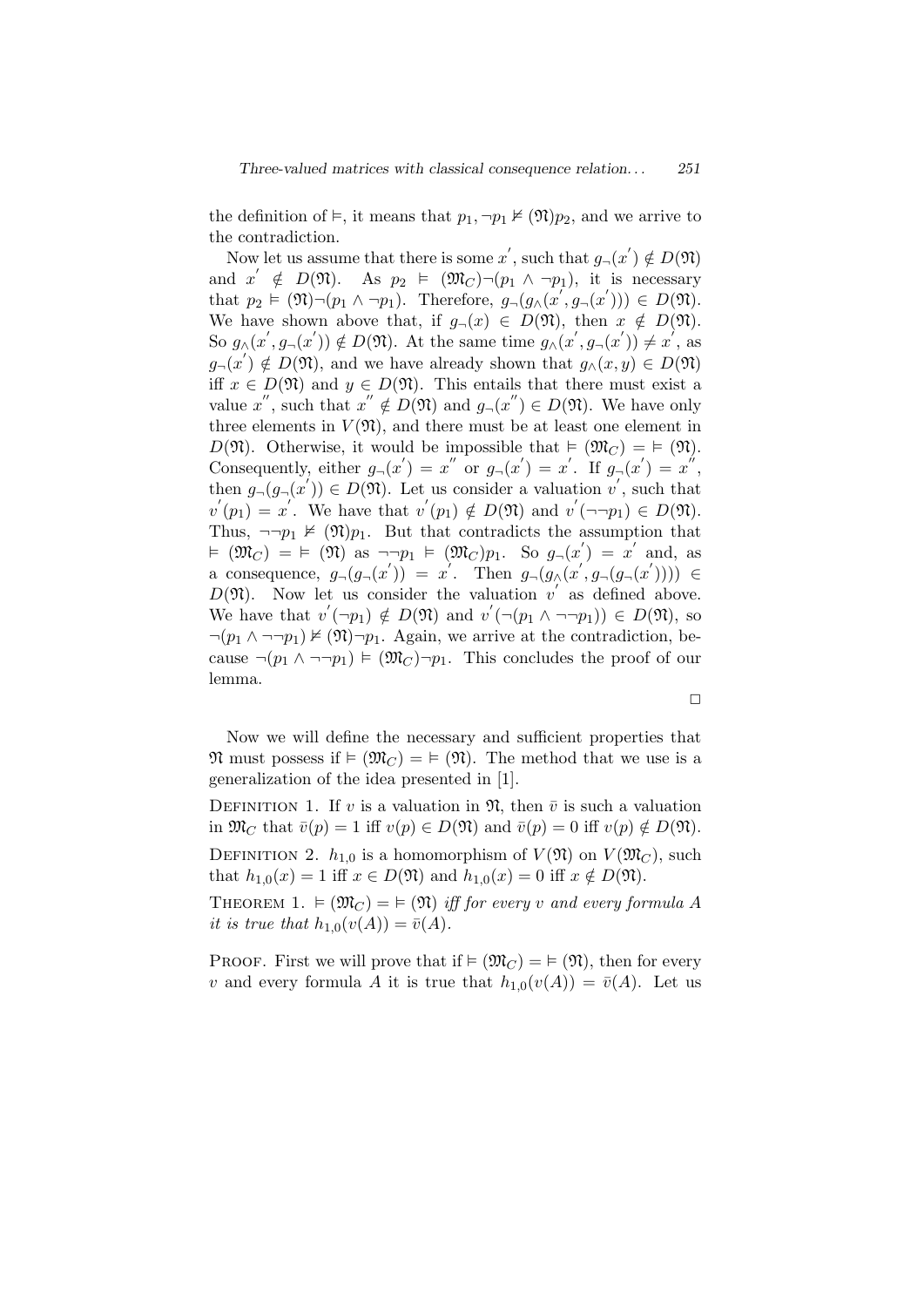suppose that  $\models (\mathfrak{M}_C) = \models (\mathfrak{N})$  and  $h_{1,0}(v(A)) \neq \overline{v}(A)$  for some *v* and *A*.

Due to the fact that  $\{f_{\land}(x, y), f_{\neg}(x)\}$  is complete in  $P_2$ , for every *L*-formula *A* there is an  $L_{\wedge, \neg}$ -formula  $A^*$  such that  $u(A) = u(A^*)$ for every valuation *u* in  $\mathfrak{M}_C$ . Consequently,  $A \models (\mathfrak{M}_C)A^*$  and  $A^* \models (\mathfrak{M}_C)A$ . If  $\models (\mathfrak{M}_C) = \models (\mathfrak{N})$ , it is also true that  $A \models (\mathfrak{N})A^*$ and  $A^* \models (\mathfrak{N})A$ . By definition of  $\models$ , we have that in this case for every valuation *v* in  $\mathfrak{N}$  it is true that  $v(A) \in D(\mathfrak{N})$  iff  $v(A^*) \in D(\mathfrak{N})$ . Therefore for every *A* and every *v* if  $h_{1,0}(v(A)) \neq \overline{v}(A)$ , then there is an *L*<sub>*∧*</sub>, $\neg$ -formula *A*<sup>\*</sup> such that  $h_{1,0}(v(A^*)) \neq \overline{v}(A^*)$ . Let us consider such  $A^*$  that it is  $L_{\wedge, \neg}$ -formula with the least amount of instances of  $\wedge$  and  $\neg$  for which  $h_{1,0}(v(A^*)) \neq \overline{v}(A^*)$ .

According to the definitions of  $\bar{v}$  and  $h_{1,0}$ ,  $\bar{v}(p) = h_{1,0}(v(p))$ . So  $A^*$  is either  $\neg B$  or  $C \wedge D$ .

Let us assume that  $A^*$  is  $\neg B$ . Either  $h_{1,0}(v(\neg B)) = 1$  and  $\bar{v}(\neg B) = 0$  or  $h_{1,0}(v(\neg B)) = 0$  and  $\bar{v}(\neg B) = 1$ . Let us assume the former.

If  $h_{1,0}(v(\neg B)) = 1$ , then  $v(\neg B) \in D(\mathfrak{N})$ . By the definition of valuation  $v(\neg B) = g_\neg v(B)$ . By Lemma 1, if  $g_\neg(x) \in D(\mathfrak{N})$ , then  $x \notin D(\mathfrak{N})$ . So  $v(B) \notin D(\mathfrak{N})$ . Then  $h_{1,0}(v(B)) = 0$ . As *B* contains less connectives then  $A^*$ ,  $h_{1,0}(v(B)) = \overline{v}(B)$  and  $\overline{v}(B) = 0$ . By the definition of  $f_\neg$ ,  $f_\neg(\bar{v}(B)) = 1$ . Thus, by the definition of valuation,  $\bar{v}(\neg B)$ ) = 1. But that contradicts to our assumption that  $\bar{v}(\neg B) = 0.$ 

If we assume that  $h_{1,0}(v(\neg B)) = 0$  and  $\bar{v}(\neg B) = 1$ , the reasoning will be analogous. If  $h_{1,0}(v(\neg B)) = 0$ , then  $v(\neg B) \notin D(\mathfrak{N})$ , and, by Lemma 1,  $v(B) \in D(\mathfrak{N})$ . From this we infer  $h_{1,0}(v(B)) = \overline{v}(B) = 1$ , which entails that  $\bar{v}(\neg B) = 0$ . Again, we have a contradiction. So  $A^*$  is not  $\neg B$ .

Let us assume that  $A^*$  is  $C \wedge D$ . Either  $h_{1,0}(v(C \wedge D)) = 1$  and  $\bar{v}(C \wedge D) = 0$  or  $h_{1,0}(v(C \wedge D)) = 0$  and  $\bar{v}(C \wedge D) = 1$ . Let us assume the former.

By the definition of valuation,  $v(C \wedge D) = f_{\wedge}(v(C), v(D))$ . By Lemma 1,  $g_{\land}(x, y) \in D(\mathfrak{N})$  iff  $x \in D(\mathfrak{N})$  and  $y \in D(\mathfrak{N})$ . Therefore, both  $v(C) \in D(\mathfrak{N})$  and  $v(D) \in D(\mathfrak{N})$ . As *C* and *D* contain less connectives than  $A^*$ ,  $h_{1,0}(v(C)) = \bar{v}(C)$  and  $h_{1,0}(v(D)) = \bar{v}(D)$ . Consequently,  $\bar{v}(C) = 1$  and  $\bar{v}(D) = 1$ . By definition of  $f_{\wedge}$ , if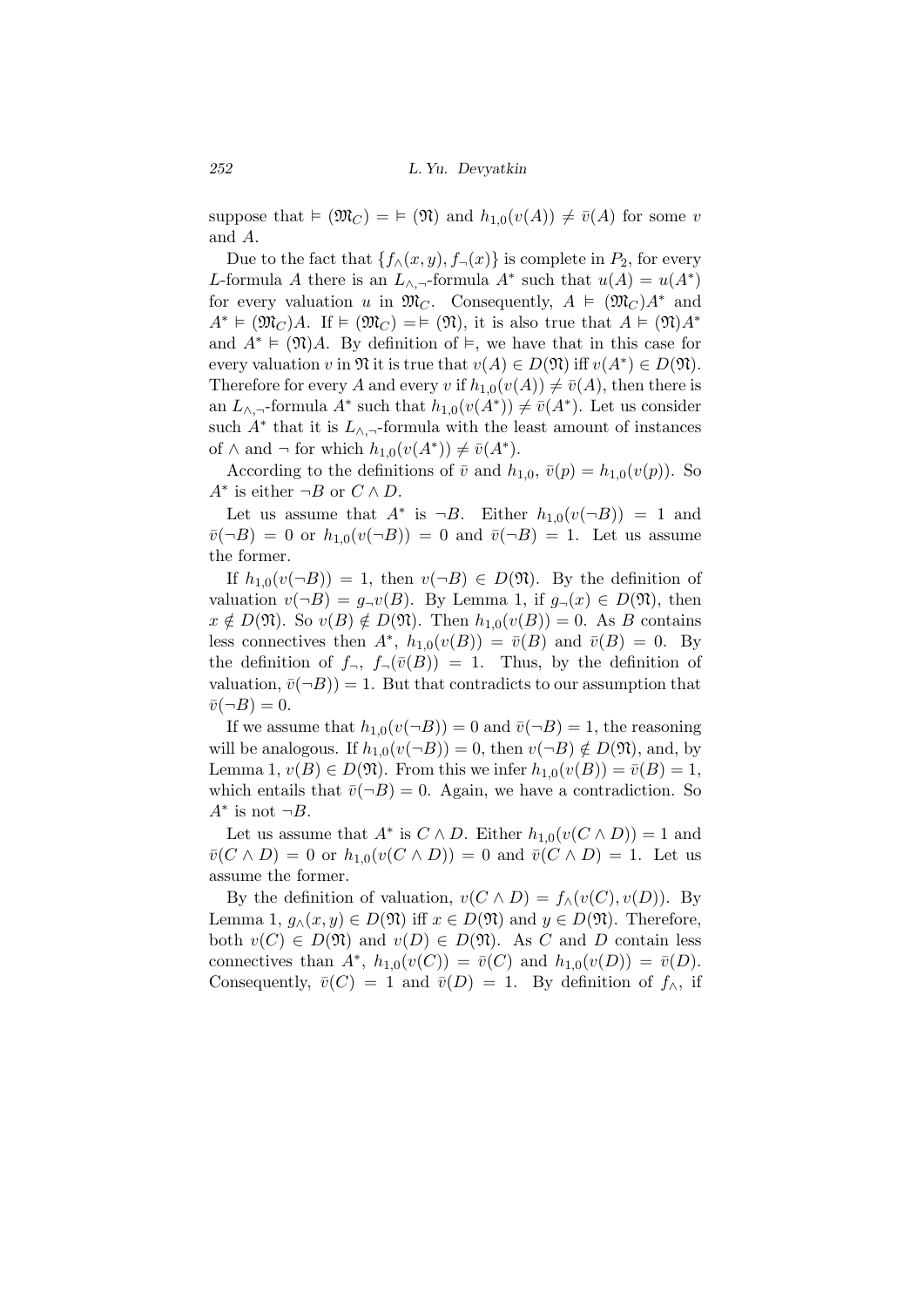$x = 1$  and  $y = 1$ , then  $g_\wedge(x, y) = 1$ . Therefore,  $f_\wedge(\overline{v}(C), \overline{v}(D)) = 1$ , and, by definition of valuation,  $\bar{v}(C \wedge D) = 1$ . Then we have a contradiction, as we have assumed that  $\bar{v}(C \wedge D) = 0$ .

Now let us assume that  $h_{1,0}(v(C \wedge D)) = 0$  and  $\bar{v}(C \wedge D) = 1$ . Then we have that  $v(C \wedge D) \notin D(\mathfrak{N})$ . By definition of valuation,  $(v(C \wedge D)) = g_{\wedge}(v(C), v(D)).$  By Lemma 1,  $g_{\wedge}(x, y) \notin D(\mathfrak{N})$  iff either  $x \notin D(\mathfrak{N})$  or  $y \notin D(\mathfrak{N})$ . So  $v(C) \notin D(\mathfrak{N})$  or  $v(D) \notin D(\mathfrak{N})$ . Let us assume that  $v(C) \notin D(\mathfrak{N})$ . Then  $h_{1,0}(v(C)) = 0$ . As *C* contains less connectives than  $A^*$ ,  $h_{1,0}(v(C)) = \overline{v}(C)$  and  $\overline{v}(C) = 0$ . By definition of  $f_\wedge$ , if  $x = 0$ , then  $g_\wedge(x, y) = 0$ . By the definition of valuation, it follows that  $\bar{v}(C \wedge D) = 0$ . Again, we have a contradiction, and  $A^*$  is not  $C \wedge D$ .

With the reasoning above we have shown that if  $\models (\mathfrak{M}_C) = \models (\mathfrak{N})$ no  $A^*$  exists, for which  $h_{1,0}(v(A^*)) \neq \overline{v}(A^*)$ . Consequently, no such *L*-formula *A* exists either. Now we need to prove that if for every *v* and every formula *A* it is true that  $h_{1,0}(v(A)) = \overline{v}(A)$ , then  $\models (\mathfrak{M}_C) = \models (\mathfrak{N}).$ 

Let us assume that  $h_{1,0}(v(A)) = \overline{v}(A)$  and  $\models (\mathfrak{M}_C) \neq \models (\mathfrak{N}).$ Then there exist some set of formulas  $\Gamma$  and formula *B*, such that either  $\Gamma \models (\mathfrak{M}_C)$  and  $\Gamma \not\vDash (\mathfrak{N})$ , or  $\Gamma \not\vDash (\mathfrak{M}_C)$  and  $\Gamma \models (\mathfrak{N})$ .

Let us assume that  $\Gamma \models (\mathfrak{M}_C)$  and  $\Gamma \not\vDash (\mathfrak{N})$ . Then there is some valuation *w* in  $\mathfrak{N}$ , such that  $w[\Gamma] \in D(\mathfrak{N})$  and  $w(B) \notin D(\mathfrak{N})$ . As for every valuation *v* and every formula *A* it is true that  $h_{1,0}(v(A)) =$  $\bar{v}(A)$ , it is also true that  $h_{1,0}(w(A_i)) = \bar{w}(A_i)$  for every element of  $\Gamma$ , and  $h_{1,0}(w(B)) = \bar{w}(B)$ . Therefore,  $\bar{w}$  is such a valuation in  $\mathfrak{M}_C$ that  $\bar{w}[\Gamma] = 1$  and  $\bar{w}(B) = 0$ . That means, by definition of  $\models$ , that  $\Gamma \nvDash (\mathfrak{M}_C)B$ , which contradicts our assumption.

Now we will assume that  $\Gamma \nvDash (\mathfrak{M}_C)$  and  $\Gamma \models (\mathfrak{N})$ . Then there is some valuation *u* in  $\mathfrak{M}_C$ , such that  $u[\Gamma] = 1$  and  $u(B) = 0$ . Let us construct the following valuation  $w$  in  $\mathfrak{N}$ . For every propositional variable  $p_i$  if  $u(p_i) = 1$ , then  $w(p_i) \in D(\mathfrak{N})$ , and if  $u(p_i) = 0$ , then  $w(p_i) \notin D(\mathfrak{N})$ . Obviously, for every formula *A* it is true that  $\bar{w}(A) = u(A)$ . So we have that  $\bar{w}[\Gamma] = 1$  and  $\bar{w}(B) = 0$ . As for every valuation *v* and every formula *A* it is true that  $h_{1,0}(v(A)) = \overline{v}(A)$ , it is also true that  $h_{1,0}(w(A_i)) = \overline{w}(A_i)$  for every element of Γ, and  $h_{1,0}(w(B)) = \bar{w}(B)$ . By definition of  $h_{1,0}$ , it means that *w* is such a valuation in  $\mathfrak{N}$  that  $w[\Gamma] \in D(\mathfrak{N})$  and  $w(B) \notin D(\mathfrak{N})$ . By definition